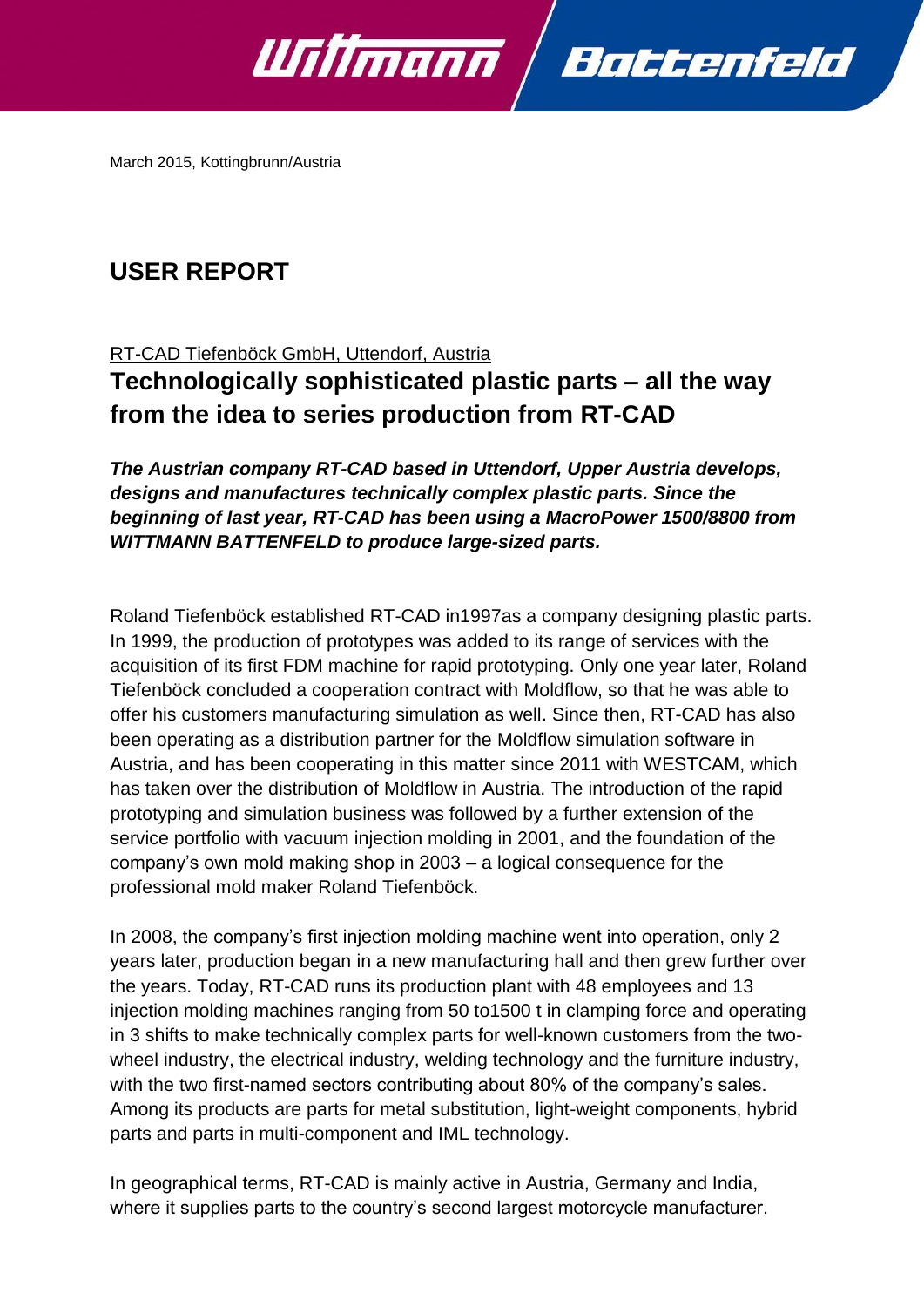For the two-wheel sector, RT-CAD supplies above all cladding components and technical parts connected with the motor in the motorcycle segment of the Austrian manufacturer KTM, including mass production as well as products made of extremely hard-wearing materials for motor racing.

Battenfeld

Willmann

Roland Tiefenböck sees the key to success primarily in consistency from the initial product idea all the way through product development, engineering, manufacturing simulation, prototyping mold making to series production. Above all, the simulation with Moldflow software and the company's own engineering expertise create substantial added value for customers by avoiding errors in the preliminary stages.

Apart from the cladding parts and technical components for motorcycles already mentioned, a few examples of products developed and manufactured at RT-CAD are AC inverters for photovoltaic systems delivered to Fronius, "Macao" chairs for Wiesner Hager, for which the company actually won the reddot Design Award, display screens for the housing front panels of welding equipment or pushbuttons for cigarette vending machines, with the special feature of having the brand logos insert molded with a 2 mm layer of transparent plastic.

For his injection molding machines, Roland Tiefenböck requires above all easy maintenance, user-friendliness and a long service life, in addition to a favorable price/performance ratio. Good technical support is also important for him.

What he appreciates about the *MacroPower* 1500/8800 delivered last year – currently the largest injection molding machine operating at RT-CAD – is the good accessibility, easy lateral mold insertion, the machine's compact design and its outstanding user-friendliness via the modern B6<sup>P</sup> control system. Roland Tiefenböck comments: "The menu overview of the control system follows a logical concept, and the control system can be integrated into the existing network without any problems. The graphic display provides a clear overview." Additional vital features for Tiefenböck are the machine's low noise level and its low energy consumption, due to the efficient servo drive. "Our power consumption hardly changed at all following the installation of the *MacroPower*", says Roland Tiefenböck. Another positive aspect from Roland Tiefenböck's point of view is the possibility to purchase everything from a single source at WITTMANN – from the machine to the automation system and the complete range of peripheral equipment.

The *MacroPower* installed at RT-CAD is a machine with 15,000 KN clamping force with special equipment for processing flame-retardant plastic materials and a WFC system fully integrated into the control system, which enables flow rates and temperatures of the individual cooling circuits to be displayed and monitored directly on the machine. This particular *MacroPower* is a complete production cell including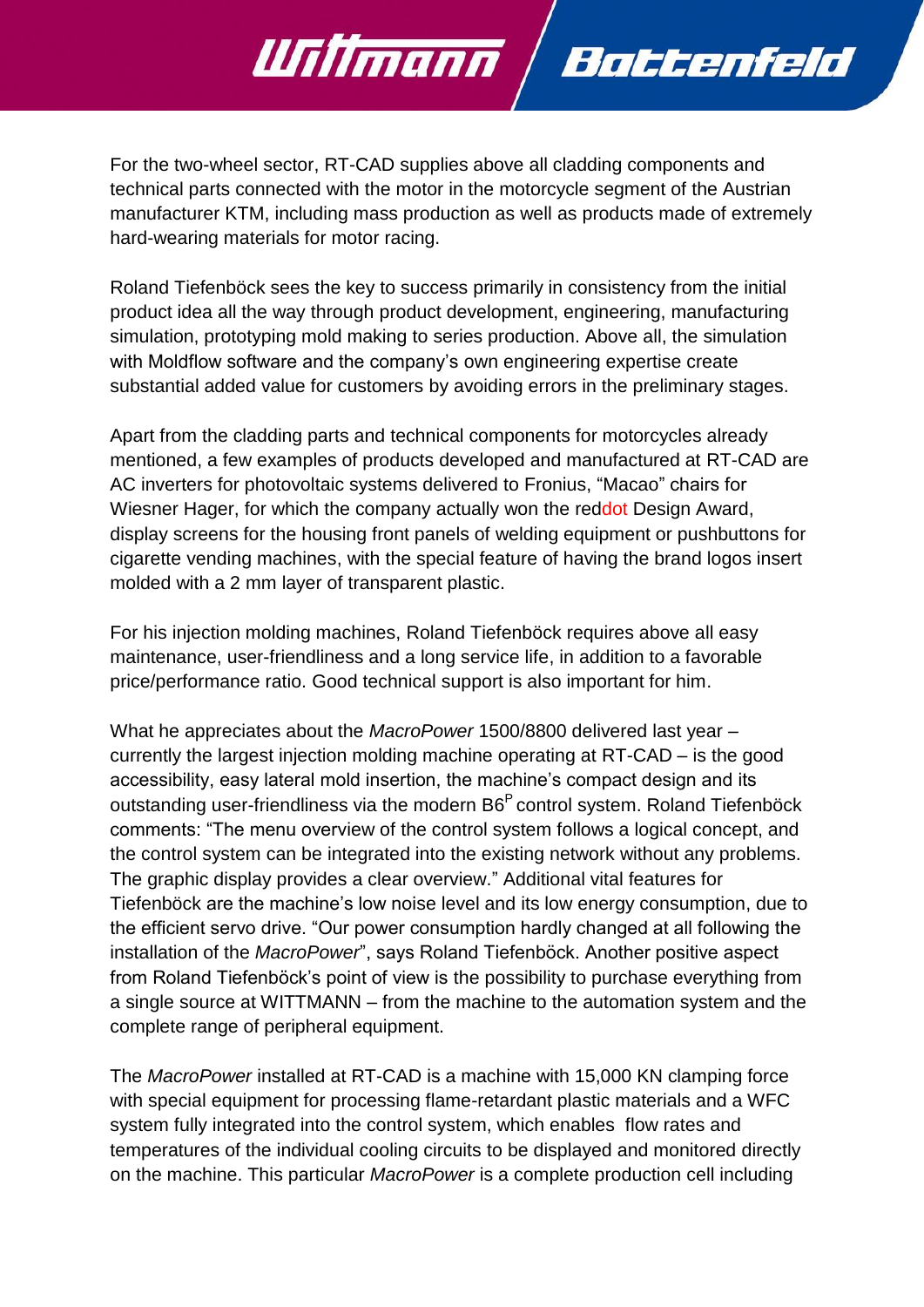

fully integrated temperature controllers, a W843 servo robot from WITTMANN and a protective enclosure.



**Fig. 1:** Bernd Aigner, WITTMANN BATTENFELD salesman, and Roland Tiefenböck, Managing Director of RT-CAD in front of the *MacroPower* 1500/8800 with examples of parts produced on this machine, including the award-winning Macao chairs for Wiesner Hager



**Fig. 2:** Moldflow simulation (Photo: WESTCAM)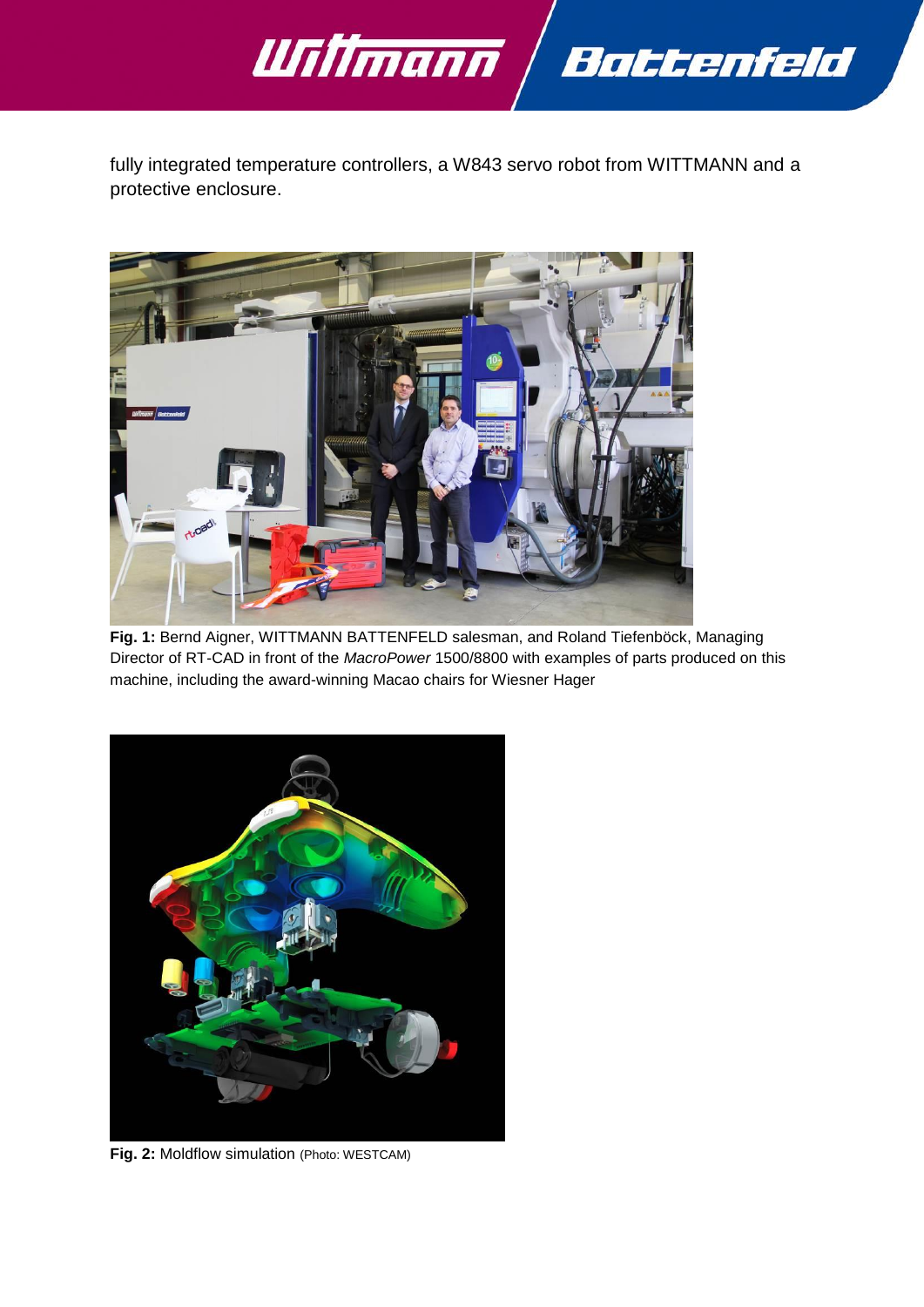





**Fig. 3a + b:** Cladding components for KTM motor cycles with IML technology (Photos: RT-CAD)



**Fig. 4:** The tail bracket for the KTM motorcycle is an example of substituting plastic for metal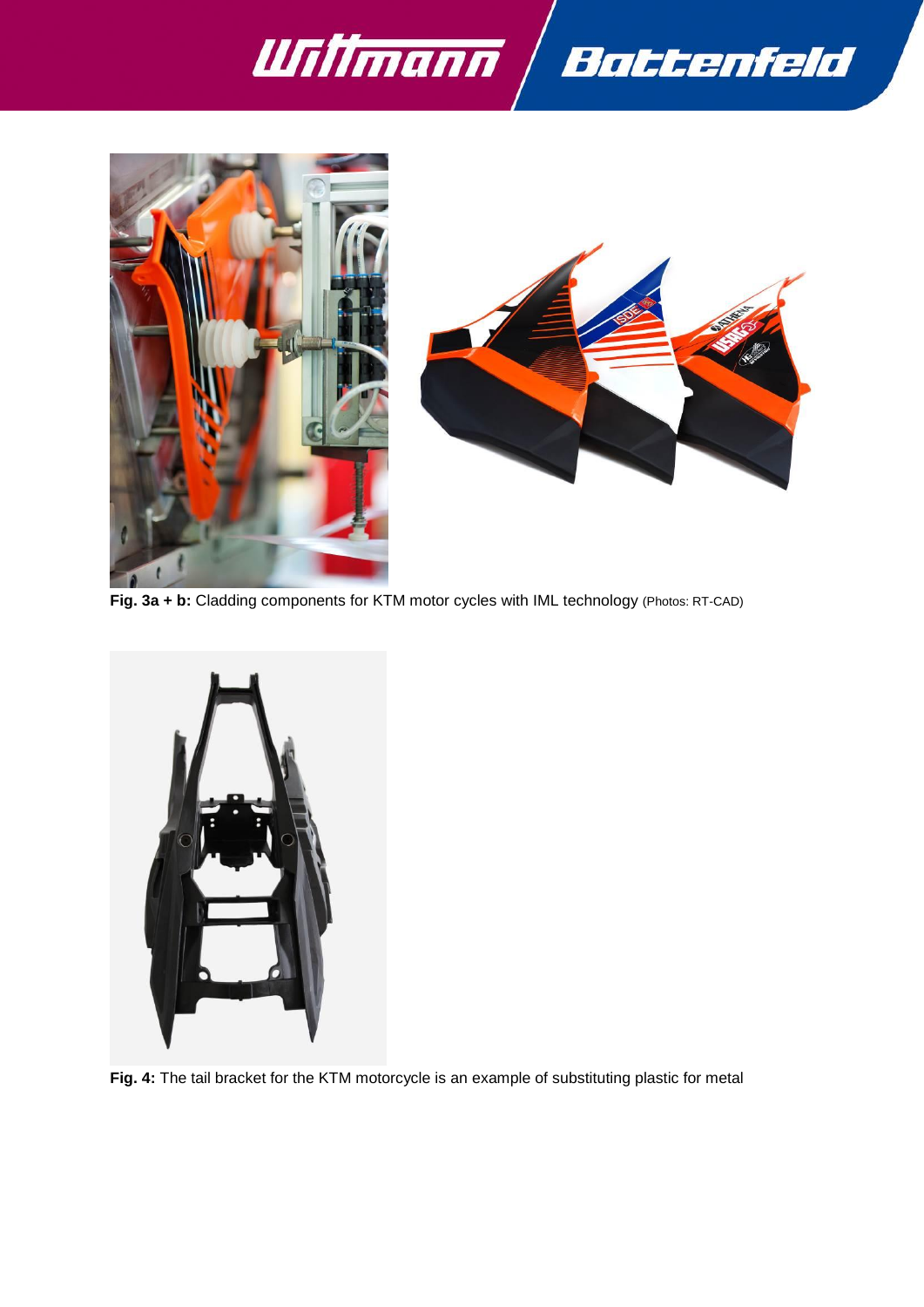



**Fig. 5:** Side mirror for the KTM X-Bow – product development and mold making took place at RT-CAD (Photo: RT-CAD)



**Fig. 6:** Customers are to be prompted to purchase private brands of Austria Tabakwerke by attractively designed pushbuttons on the cigarette vending machines.